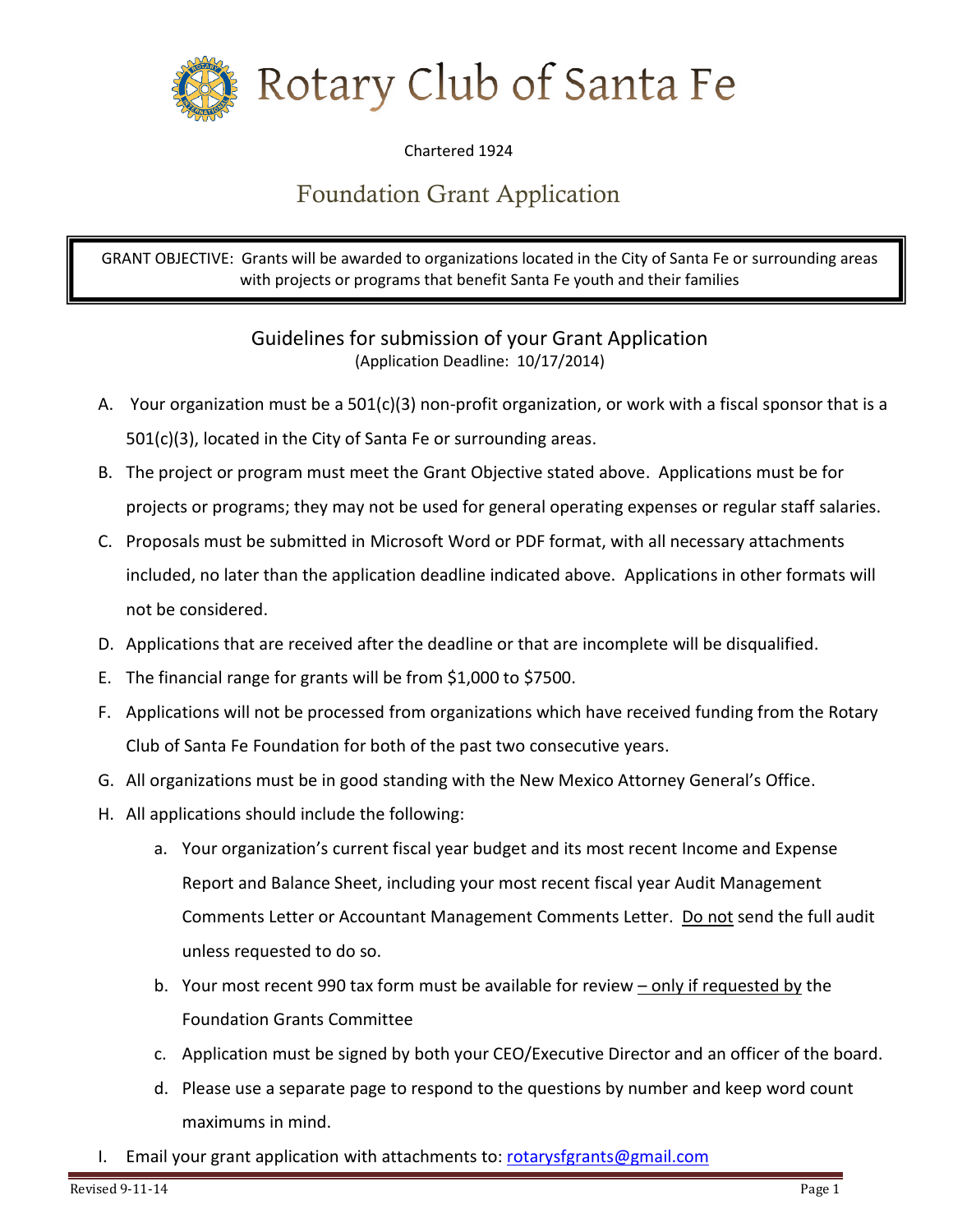

## Chartered 1924

## Foundation Grant Application

GRANT OBJECTIVE: Grants will be awarded to organizations located in the City of Santa Fe or surrounding areas with projects or programs that benefit Santa Fe youth and their families

|  | 2. Tax ID No: __________________________                                                                                                                                                                                  |  |
|--|---------------------------------------------------------------------------------------------------------------------------------------------------------------------------------------------------------------------------|--|
|  | 3. Did your organization receive Rotary funding in FY2013?__________ In FY2014?_________                                                                                                                                  |  |
|  | 4. Amount of this funding request: \$                                                                                                                                                                                     |  |
|  | 5. Provide the name and contact information for both the Executive Director/CEO and the primary person<br>responsible for the successful outcome of this program or project (if different) of the recipient organization: |  |
|  |                                                                                                                                                                                                                           |  |
|  |                                                                                                                                                                                                                           |  |
|  |                                                                                                                                                                                                                           |  |
|  |                                                                                                                                                                                                                           |  |
|  |                                                                                                                                                                                                                           |  |
|  |                                                                                                                                                                                                                           |  |

- 6. In 100 words or less, please describe the project or program for which you are seeking a grant, indicating start date of project, and completion date - if applicable.
- 7. In 100 words or less, describe how the project will meet the Grant Objective stated above.
- 8. In 100 words or less, please identify the unmet need the program or project addresses.
- 9. In 100 words or less, explain the expected outcomes and how the results will be measured.
- 10. In 100 words or less, describe how the general public will know that this is a Rotary-sponsored project? Please provide brief details, e.g., your organization's communication outreach, additional publicity in the newspaper or display of the Rotary logo. (Please plan on providing photographs and progress notes during the course of the project.)